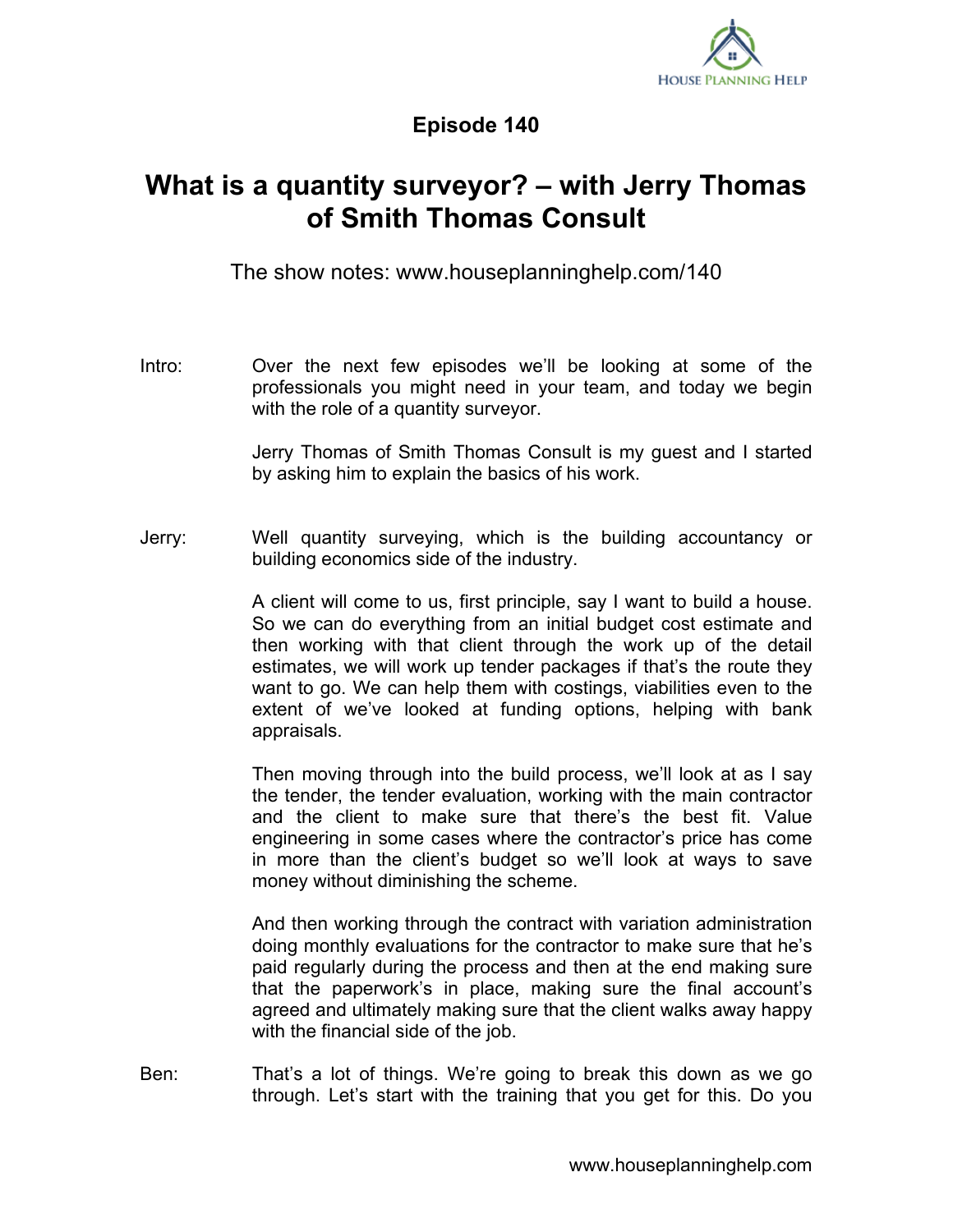

train generally to begin with and then specify it or how would it work?

- Jerry: I did a degree in quantity surveying, so we are literally into the disciplines of quantity surveying from day one. And there are quantity surveyors out there who've come from a more general background, maybe from a building side, where it's a more handson on-site approach and then they will maybe specialise as they go through their career. There are estimators, there are quantity surveyors, there are financial modelling etc etc. But my training was quantity surveying as a discipline, as a degree from day one.
- Ben: If we're looking for a quantity surveyor, is there a specific qualification that we should be looking for?
- Jerry: Well there's a Royal Institute of Chartered Surveyors, so you'd be looking for an MRICS, Member of the Royal Institute of Chartered Surveyors. Either surveyor or practice, a registered practice that is governed by the RICS and will have the qualifications, will have the administration from the RICS, will be overviewed by the RICS.

There is a requirement on all qualified quantity surveyors to have a minimum of 20 hours CPD (Continuing Professional Development) every year for example which maintains, makes sure that the surveyors maintain their professional standards.

- Ben: When do you normally become involved in a project?
- Jerry: Too late! A lot, I say a lot, on quite a few occasions we get pulled in and asked to provide advice too late.
- Ben: When would you like to be involved?
- Jerry: From day one. When the client makes a decision that I want to build a house and I've got a sum of money, I've got a pot of money of X and I want to build a house for that. That would be a really, really good starting point.

Unfortunately I see a lot of clients where they've approached architects and like I say I don't want to disparage or put black marks against the architectural profession, but I have seen a number of occasions where an individual has gone along with maybe ideas way in advance of their budget and the architect has drawn up these ideas, drawn up these beautiful plans for either a new build or an extension, that look amazing and at that point then they get the sanity check on cost. And it's like, oh right, okay, I've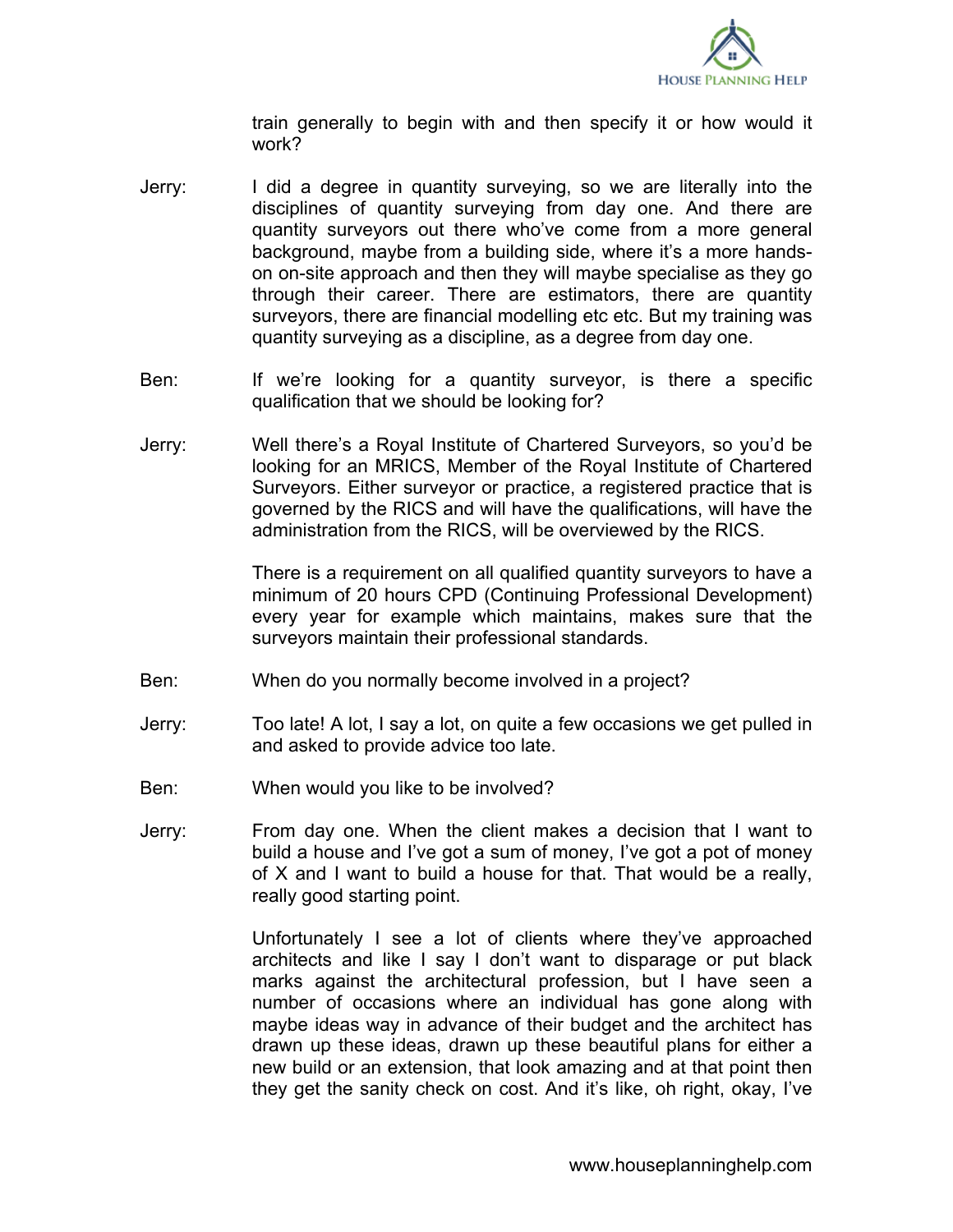

seen something like that built on Grand Designs for that sort of money.

But the reality is that their budgets are so way short of their aspirations that involving a quantity surveyor from day one, even if it's to say right, well okay you need to be looking at a budget of X per m<sup>2</sup>, £1500m<sup>2</sup> for the type of property, £2000m<sup>2</sup> for the type of property that you're looking to build to the specification you want to build it, that would give them a very very early heads up. And right okay well this is either the style, the specification or the size that I'm looking at and would prevent an awful lot of problems and heartache going back to the architect diminishing designs, reducing designs, reducing specification, reducing aspirations.

And the money that comes with that, going back to the architect and going back to the designers, to change those designs that have already gone too far down the line.

- Ben: You talked about two costs there, £1500m<sup>2</sup> to £2000m<sup>2</sup> is probably what I'm imagining for a Passivhaus is where I'm hoping to be somewhere in there. So we go to the architect and they start developing these plans, how far is too far along? Because you need to do your job so you need to know all the different bits?
- Jerry: A good starting point would be a very simple sketch design that shows a floor plan and a typical elevation, and then is it a flat roof, is it a pitch roof, how much window, what's the level of fenestration, how many windows have we got in it. And a very simple idea of what the construction type is going to be. Is it going to be a timber frame solution, is it going to be a masonry solution, what's the cladding material. Fairly simple first stage design considerations and I think at that stage we can give a client a reasonably good idea of what the out-turn cost is likely to be.

Obviously with very early design stages there's going to be a degree of, a range of costs within that, but it's a starting point and from that we can say okay well just use the figure of £1500m<sup>2</sup> and say well okay if you want to go for this particular type of window, or you want to go for this type of heating system or super duper roof covering, this will add or subtract from that base cost.

Ben: What is my dealing with you then? Is this a service that you provide to the architect or am I coming to you directly saying I'm chatting to this architect, here's the design.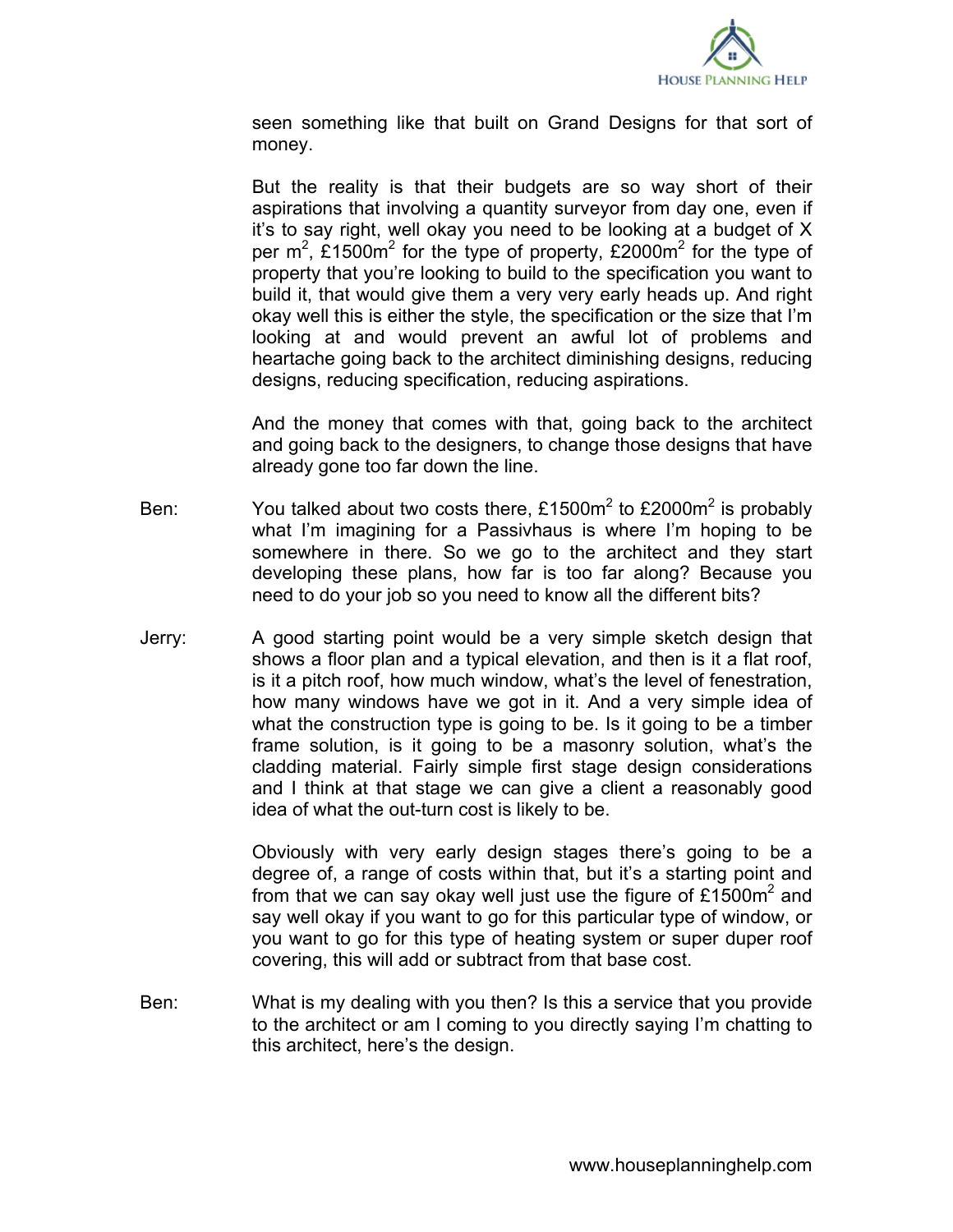

Jerry: We've done it either way. My preference would always be to work for the client because if you work for an architect there is always a danger that you're answerable to your paymaster.

> Professional quantity surveyors have a duty of care to effectively state things as they are, not pull any punches, not be beholden, actually just state facts and if there's a problem, give answers to those problems. If there's a variation, give our estimate to the cost of that variation. So we've got to give our costs pretty much as they are.

> If you're working for an architect there's always the danger that "it can't possibly cost that much and our design is based on this, it can't possibly cost that much". So you often get pressure to maybe understate figures to make it more palatable or dress figures up in a certain way that looks attractive to the client.

> I'm not saying we do that but I would always prefer to work directly for the client so you're telling it how it is and if the client has designed something that is way over budget then there's no secondary pressure there to sort of try and massage your figures to make it look a little bit better for the client.

- Ben: Can we talk through a particular self build project that you might have advised on? Would you always need a quantity surveyor for a self build or might be there reasons where you wouldn't need one?
- Jerry: I would always say yes you need one. I think it's the level of involvement. Our level of involvements range literally from giving someone a £250 worth of 2/3 hours worth of time to look and give a very high level order of magnitude cost, just to give them the sanity check that what they're proposing, what the architect has proposed, is of the right order. And then they've gone off and either between themselves and the architect gone off and secured a tender from a local builder and everything's been fine.

I suppose the advice I would give is it depends on the size of the project. If you're doing a £20,000 extension or a £50,000 extension, really I think that initial level of quick sanity check if you want it is a good idea. If you're planning on building a £4,000,000 house clearly I would recommend that you have a full suite of services ranging, as I touched on earlier, right the way from initial budget advice right the way through to bayonetting the wounded at the end at the final accounts stage!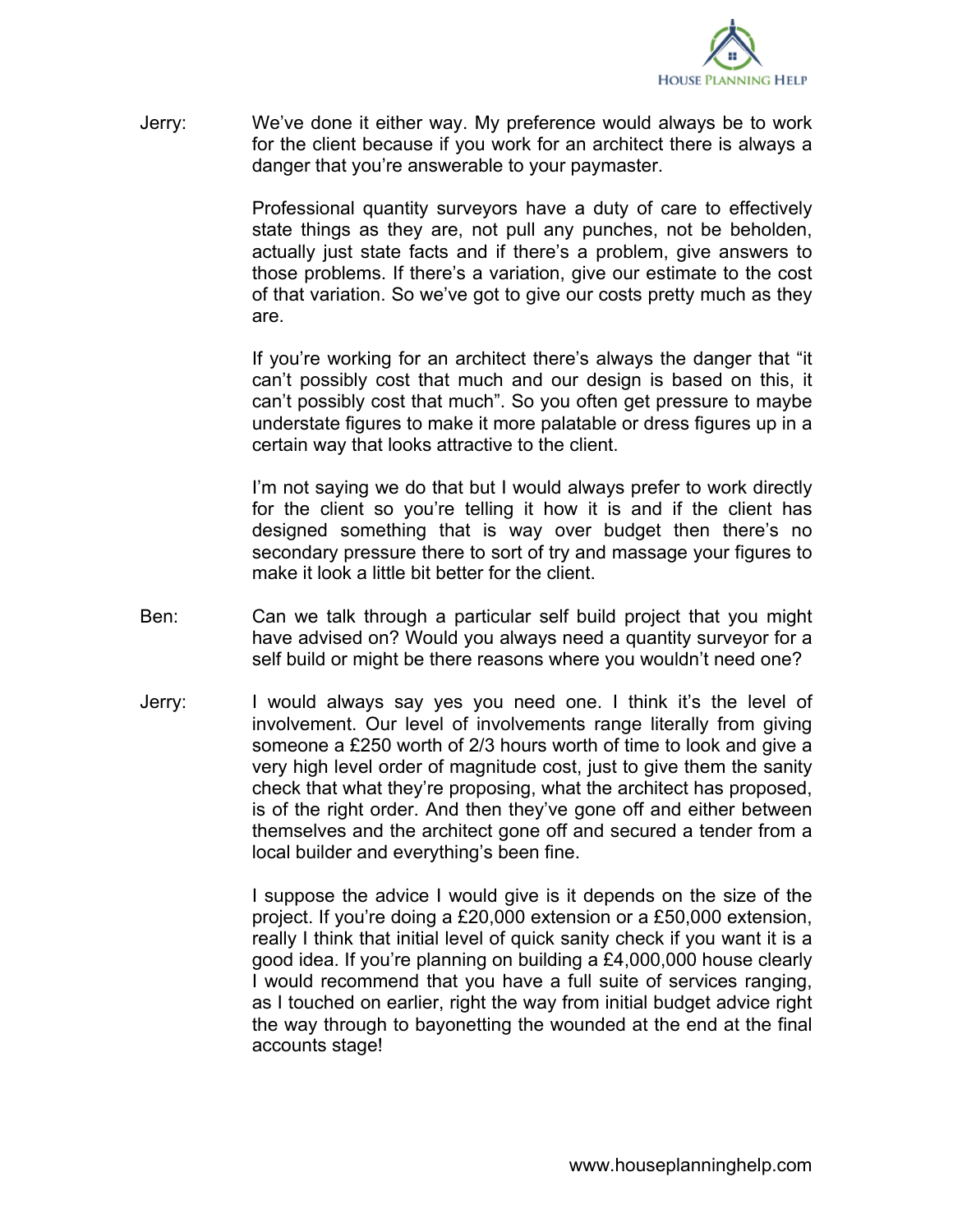

- Ben: So would it work to talk through this example? So you mention a situation of high level, but let's say it's a project that's going to go forward, I don't know, £500,000 / £1,000,000. What are you actually doing?
- Jerry: Okay, well what we would do, we would start as I say we would take, if there have been some plans prepared we would take those initial sketch scheme designs and as I say give a preliminary order of magnitude cost.
- Ben: How are you getting those numbers? Why could I not do this?
- Jerry: We're basing it on experience. Within the RICS we have a database of costs, this nationwide database of costs and the Building Cost Information Service which is the BCIS, which is administered and compiled by the RICS which we have access to as quantity surveyors. Costs us a bit of money to have that access.
- Ben: And what, that's listing every product out there?
- Jerry: No, it's not so much every product. The BCIS is more a case of a building type by building type average costs. And it also provides, the service provides inflation indices, build cost indices, tender price indices. So we can use that as a high level going to our initial cost estimate. That's a high level check for us.

We also have in-house projects where we've got cost data from that we use to benchmark projects, look at the information that's been provided at an early stage and say okay, well in conjunction with discussions with the architect and with the client, we want gold taps, we want zinc windows, zinc roofs, and limestone floors. And okay we've got a similar project that had a very high level of specification with gold plated taps. That came in at £2500m<sup>2</sup> so we can apply those rates. Similarly, very simple design, no frills, no frippery, okay well we can bring that in compared to a similar project we've had and that's backed up by the BCIS figures and maybe I don't know, £1300m<sup>2</sup>.

So yeah we have that service and also there are cost books, cost data books, again which have everything from the cost of square metre for brickwork, for stonework, for timber, for wall plates, for you name it, any major component that's needed in a building we have got annual cost rates for.

And then you're relying on our experience. This year for example probably one of the most reliable cost data books was indicating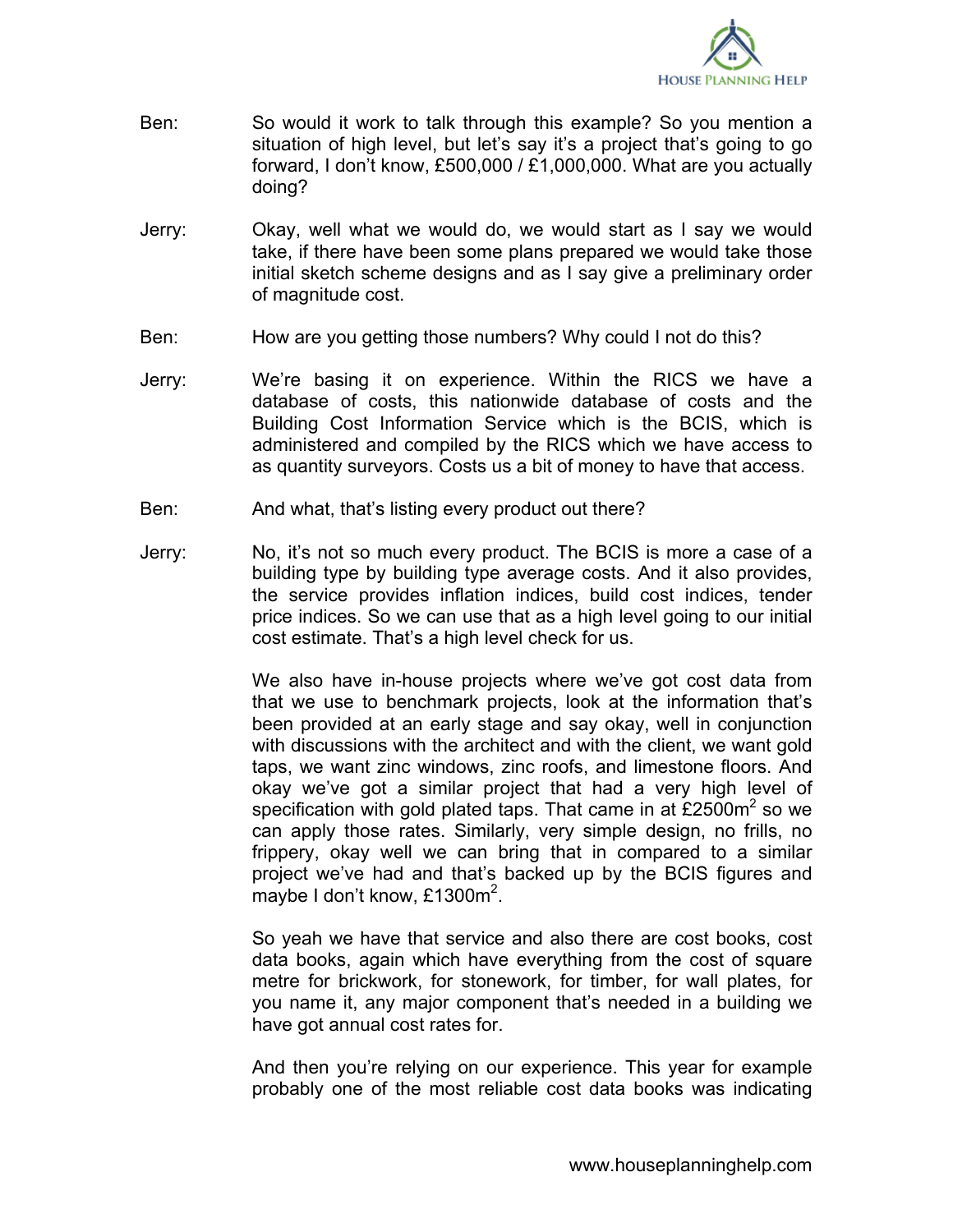

that steelwork per tonne was I think coming in at something like £1800 a tonne. Current market rates and current tender rates are indicating that steelwork is coming in now at about £2500 a tonne. So you can imagine on a sizeable building, maybe not so applicable for self build housing, but as an indication there you'd be relying on the quantity surveyor's expertise in keeping an eye on market trends, keeping an eye on building press and someone just looking at the cold hard facts in a book would get that hugely wrong and with a huge cost penalty.

- Ben: Because you can get costs calculators sometimes as an online service now. You've rolled your eyes there!
- Jerry: I suppose they have a value on small projects. But there's a huge danger there that you miss out on so many factors that go to build up a construction cost.

I mean we're not looking purely... It's very easy to look purely at the building, but you look at drainage, where are the drainage connections to, how are you connecting into foul drainage system. Are you going into the road, if so how far away is the road, how far is the main drainage connection? Are you having to put a septic tank in, are you relying on soakaways for stormwater drainage? Are you able to connect into the local stormwater system? Where are your services coming from – electric, gas, water, where are they coming from, BT?

And there's this mass of peripheral costs that sometimes, I have to confess I haven't gone into much detail and I think a number of the builder's merchants offer these cost data or cost build up services, and I'm not saying they're hugely wrong or hugely right, but there is a danger that they don't capture everything that's needed to build up a full project cost. And also they may not have up to date cost data where you're going back to the steelwork example, where the market costs may have fluctuated wildly in a 6 month period or a 12 month period and you could be out by a factor of 50 on a very expensive element of the build.

- Ben: How often are some of the estimates that you put together, either spot on, under, over? Is it a game that gets easier and easier the longer that you're in it?
- Jerry: That's a nasty question! That's a very nasty question! I like to think generally it gets easier but what's happened, particularly in the last 2-2.5 years is that as we've come out of recession there's a massive skills shortage, a number of the, a lot of sub-contractors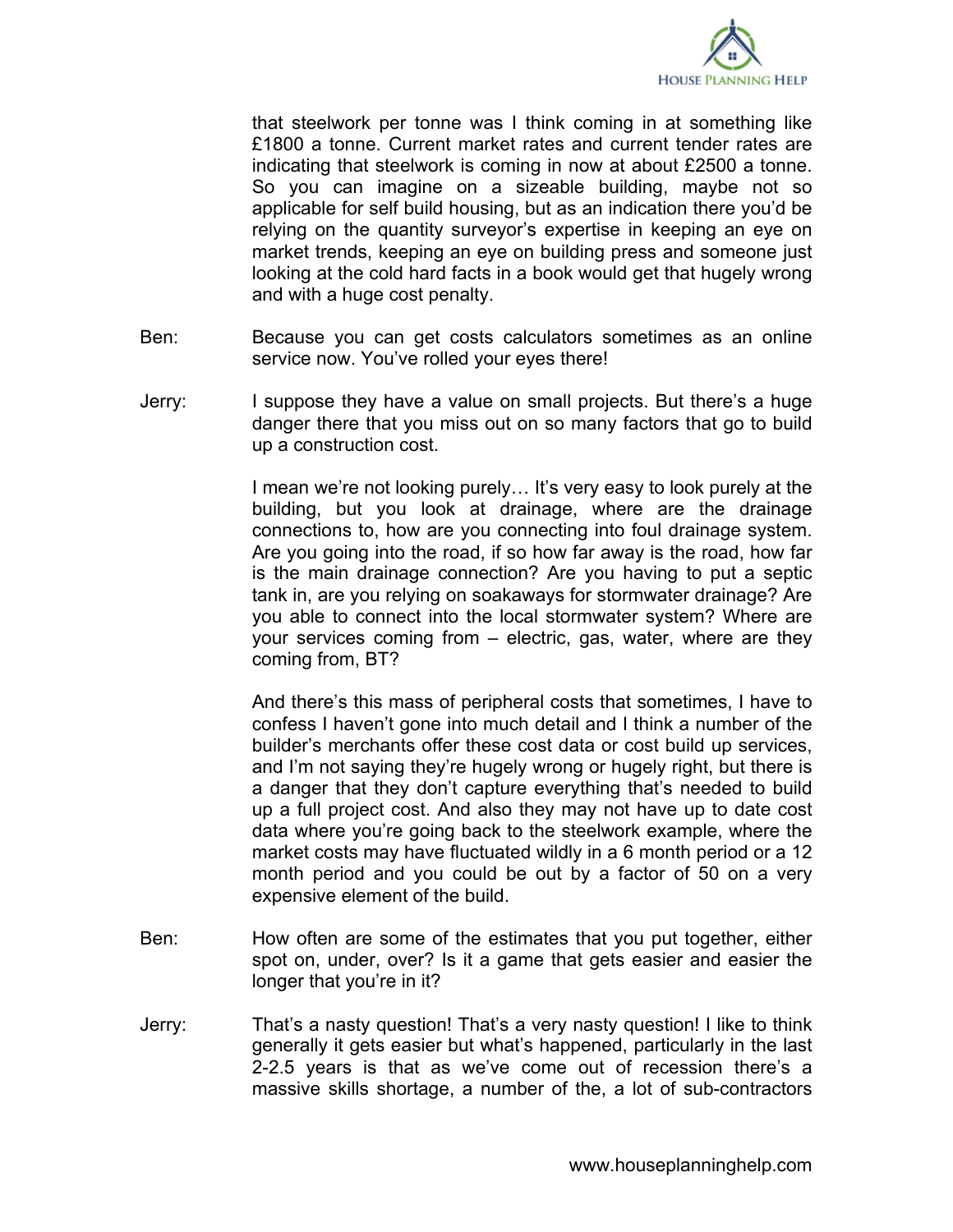

and contractors have had 3, 4, 5, 6 years of operating at very very low margins and possibly even losses and as the economy has picked up and as the volume of work has picked up it's been a bit like the top coming off the champagne bottle.

And tender prices have ranged, massive increases in certain sectors in tender prices and I've actually had tender returns with ranges of nearly 100%, which is very scary, has resulted in value engineering. For example we had tender prices increasing up to 15% per annum and trying to spot those.

And again you have sub-contractors and main contractors and smaller contractors who have got a full order book but they'll put tenders in at vastly inflated prices, that if they get the work then well okay that's a nice problem to have, because I'm going to make a lot of money out of it because I've increased my tender price by 25% because I don't really need the work, and yet you've got others that are still scratching around for work and are still very keen to get work who are pricing very competitively. So again you're getting these huge tender spreads.

Now on the whole we've managed to get these back to where the budget was and where our cost plans were, but it's making life a lot more difficult.

- Ben: That's so interesting isn't it, this range of prices, because am I right in saying that construction on the whole has tended to go for the lowest price a lot of the time, or near to low or is that just a huge generalisation?
- Jerry: No, on the whole I'd say you're probably right there, that it is budget driven. A lot of work is budget driven and what we do as quantity surveyors is obviously rigorously test the tenders when they come back in and the skill is to make sure that there's a set of documentation that allows you to check those tenders when they do come back in, so you are comparing apples with apples when you get a tender back.

And with the right documents you can see where maybe the building services has got a range of 60% or maybe where the substructure has got a range of 40%. And you can see whether there's a consistent approach to pricing, whether someone is consistently high in their tender return in which case you might want to dis-count them, or where someone has been dropping way below where we'd expect to see it.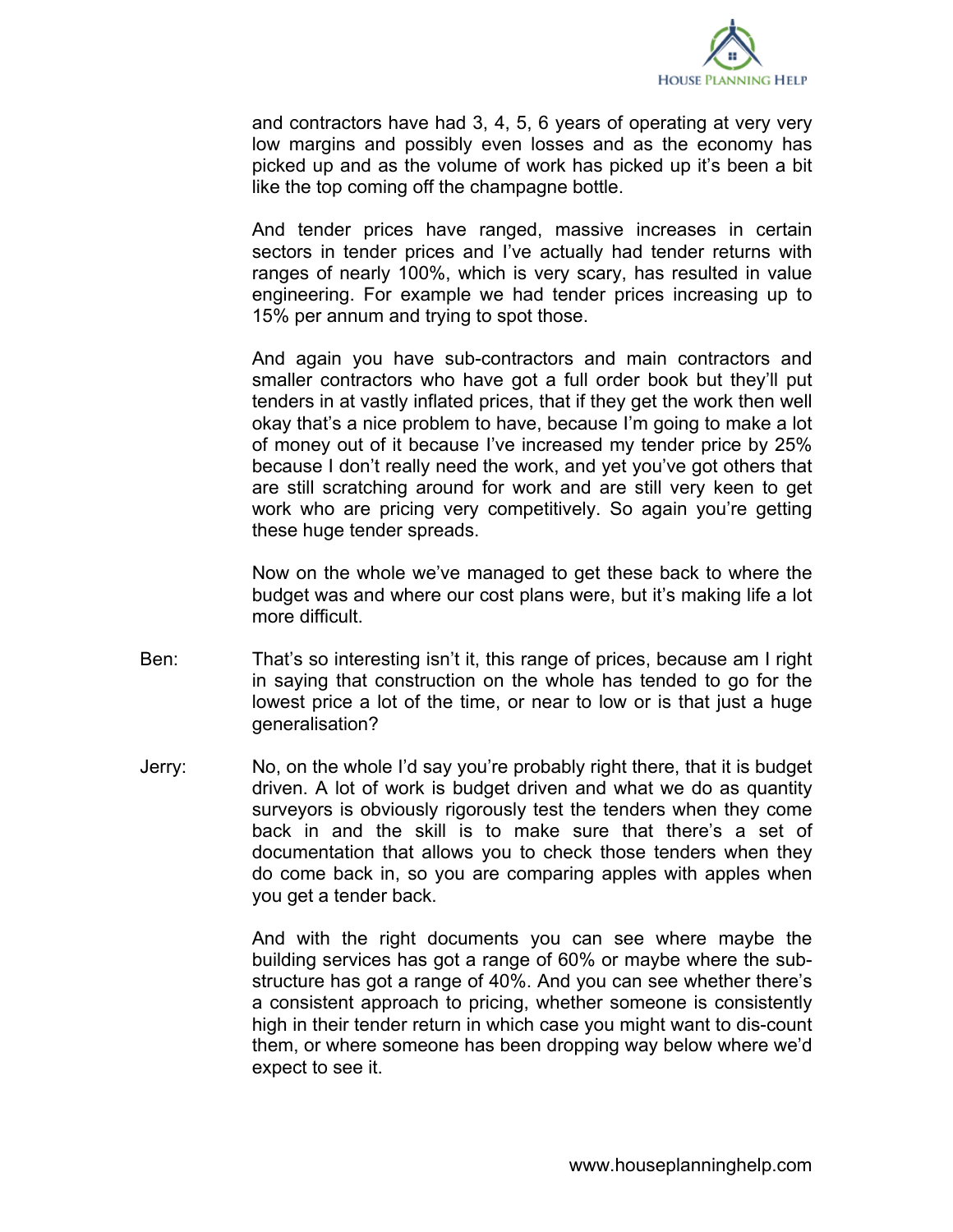

And on that area we can see whether or not indeed the lowest tenderer is representing value for money, has been priced correctly or is indeed a price that has been submitted purely just to get a foot in the door and it might not therefore be the best price for the client because that contractor then may be looking to recoup costs through variations – oh, I didn't price that or that's not included.

So either with a schedule of works or a bill of quantities we can actually do that analysis at tender stage which prevents problems maybe post-contract when the works are on site with a contractor who is trying to recover a bad position.

- Ben: So in some ways you're almost helping assess what's a good route to go down, even with tender?
- Jerry: Yeah, absolutely. There are a number of routes that you can take in procuring work. You can go down what's termed a traditional drawings, bill of quantities, specification route in which case it's very clear and set out, or you can go down a design and build route where you issue a contractor with a set of drawings and almost a performance requirement for the specification. We want the building to look like this, we need it to be this footprint but come back with a proposal.

Now I think probably where we're going here with the self build or the smaller domestic side I would always advocate going down a fully designed route rather than leaving the contractor to advise or assist in developing the specification. But even with that you can just issue the drawings and a specification and ask for prices back.

But going back to the previous question, what you don't get then is the transparency of price. You don't get the ability to look through the contractor's price and say okay, well that's value for money or that's not value for money.

And similarly, going into again the post contract, the on-site period without that detailed breakdown of cost, if there is a variation, let's use an example, you wanted to add a new window in, if you've got a bill of quantities or a schedule of works with windows of 1m x 1.2m costs £500, you know that it's £500. You're not then at the mercy of the contractor to come back and say "new window that's going to cost you £1,000 gov".

Ben: Can we take a typical day of what you actually do? So maybe when you're sitting in the office, what tasks are getting done today?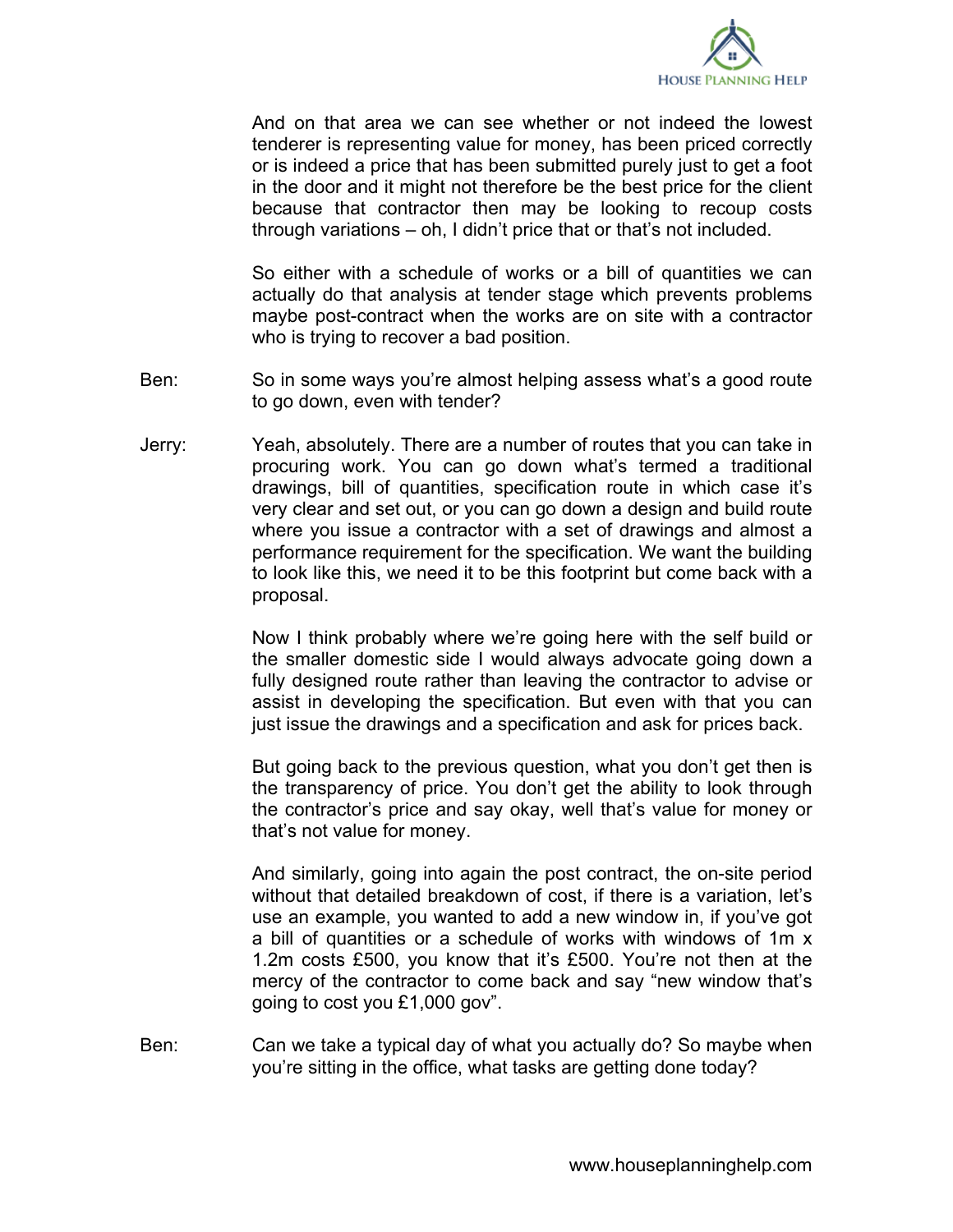

Jerry: Today, right, okay. Today, I prepared an agenda for a pre-start meeting where we'll pull together the main contractor, the key subcontractors and the designers. Next week sit them down around a table, 3 or 4 weeks in advance of the work starting on site to make sure that the design has been fully analysed, that the key subcontractors know what they're doing on site, so getting an agenda ready for that. And that sort of just irons out any problem before we start on site. Doing a high level cost plan for a development in Bristol where 140 housing starts, and again it's early cost advice to allow the client to make strategic decisions.

> Just done a bank monitoring report, or concluded a bank monitoring report where a client has borrowed money from a bank to complete the project. What we do every month is prepare basically a statement of spend progress where the planning conditions have been discharged, what the cash flow forecast for the project is looking like, what the variation status on the project is, and just giving the bank the comfort on the monthly basis that what the contractor is asking for or the client is asking for to pay his contractor is in line with what's actually happened on site and a general status update on the site.

> And another couple of projects where we're acting as employer's agent where we're not only doing the quantity surveying and financial side of things, we'll almost act as a go-between between the design team, the employer, and site and the contractor where we, it's almost a sort of a project management light service where we will chair the design team meetings, chair key meetings with the contractor and the sub-contractor and today's task is to prepare the minutes from one of those meetings that we had a few days ago.

- Ben: We've talked a lot about planning upfront, getting all the numbers right, do people come to you mid-way through projects or towards the end or times when things are not going right?
- Jerry: Yes. I have had a few of those and they're not pleasant experiences. Again not on a self build house but this was on a commercial venture where a client had gone with bank money which makes the situation even worse, had gone to a friend of the family who was a contractor and they'd made an arrangement with the contactor where the contractor was effectively being paid on a cost plus basis. On what was an infrequent basis he would put a bill in for materials, time that he'd spent and then add his cost plus 10% of those charges. And the client was readily paying him, the bank were readily paying the client and all of a sudden the contractor disappeared.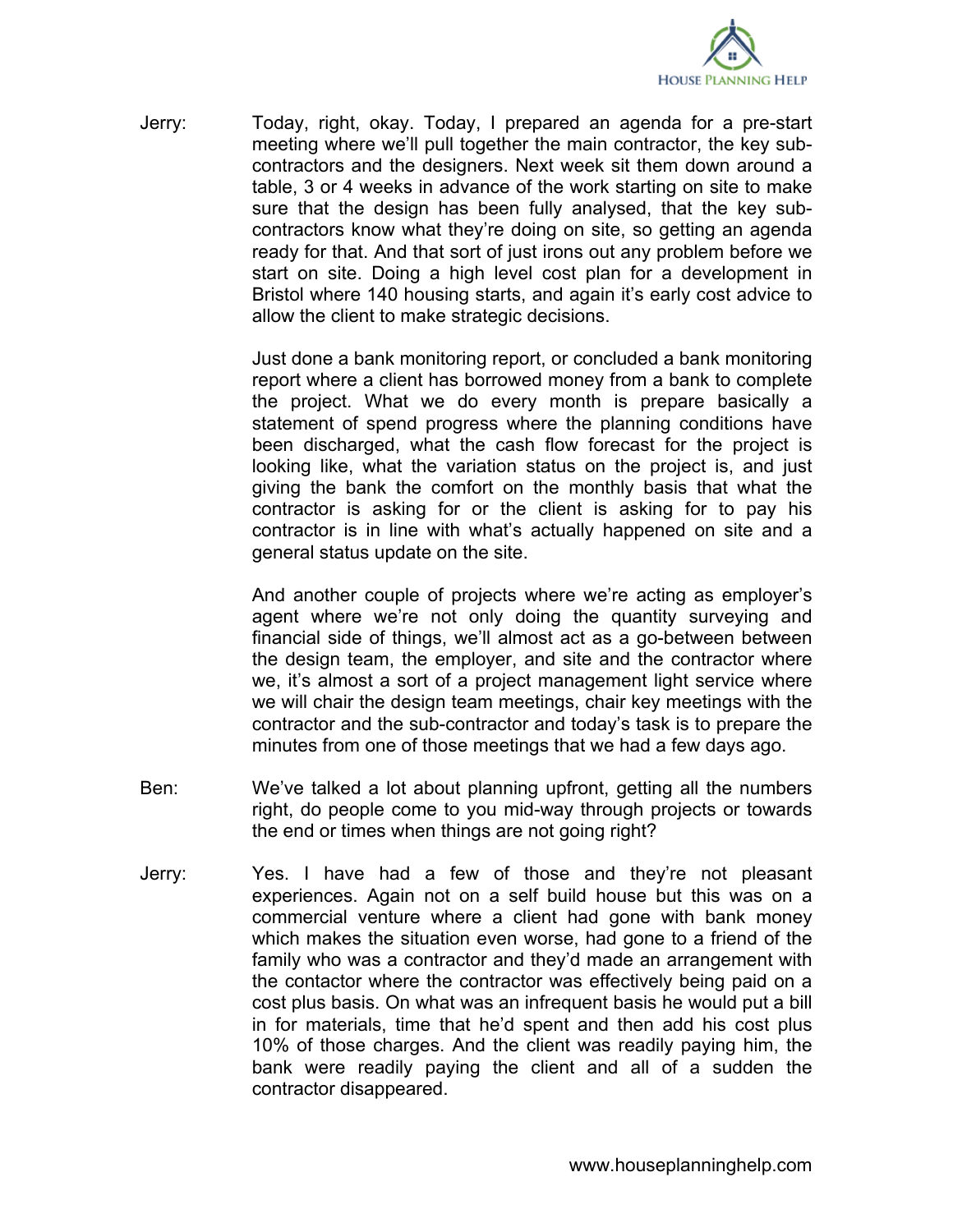

We got brought in by the bank to look at, or the funding bank, to look at the situation and found basically the contractor had been paid circa 70% of the contract value, had done 30% of the contract works and not only had he done it to that particular client, friend of the family, but also a very similar friend and a similar development not a million miles away and similar sort of percentages and walked away with the money and was found abroad, sitting on a yacht. Very extreme example but again I suppose just errs towards caution in terms of setting up a scheme and paying money without professional advice, particularly if you're talking about larger numbers.

I go back to again earlier in our conversation where maybe £30/40/50,000 either a refurbishment or an extension, get some high level cost advice to make sure that you're in the right ballpark, that you're not paying over the odds for it or similarly not paying under the odds for something which might come back and have a contactor who's trying to recover costs.

But certainly on larger spend projects get professional advice, get professional support from early days and it can be tailored to suit, as I say from sanity checks on budgets through to estimates, through to tender documentation through to preparing contracts.

And that's another subject actually I'd like to touch on. Make sure if you've got, even if it's a form of letter saying what the sum is, that you're paying for the works, what the sum is based upon in terms of drawing A, drawing B and drawing C from the architect, specification Z. It's based on a start date of and has a finish date of. So you have a programme, even if it's just those two start and finish dates and even if those requirements are just in a letter between you and the contractor before you start it forms the basis of a very simple, rudimentary contract.

I would always recommend there are the JCT the Joint Contracts Tribunal have a suite of contracts ranging from a very simple homebuilder contract right the way through to a full blown JCT contract which you could use on large commercial projects. But always have a contract, no matter how simple and how rudimentary it is. And wherever possible do not pay money upfront to a contractor.

Ben: Well we're just about at the end now, so I don't know whether you have any final thoughts? Maybe nothing to do with quantity